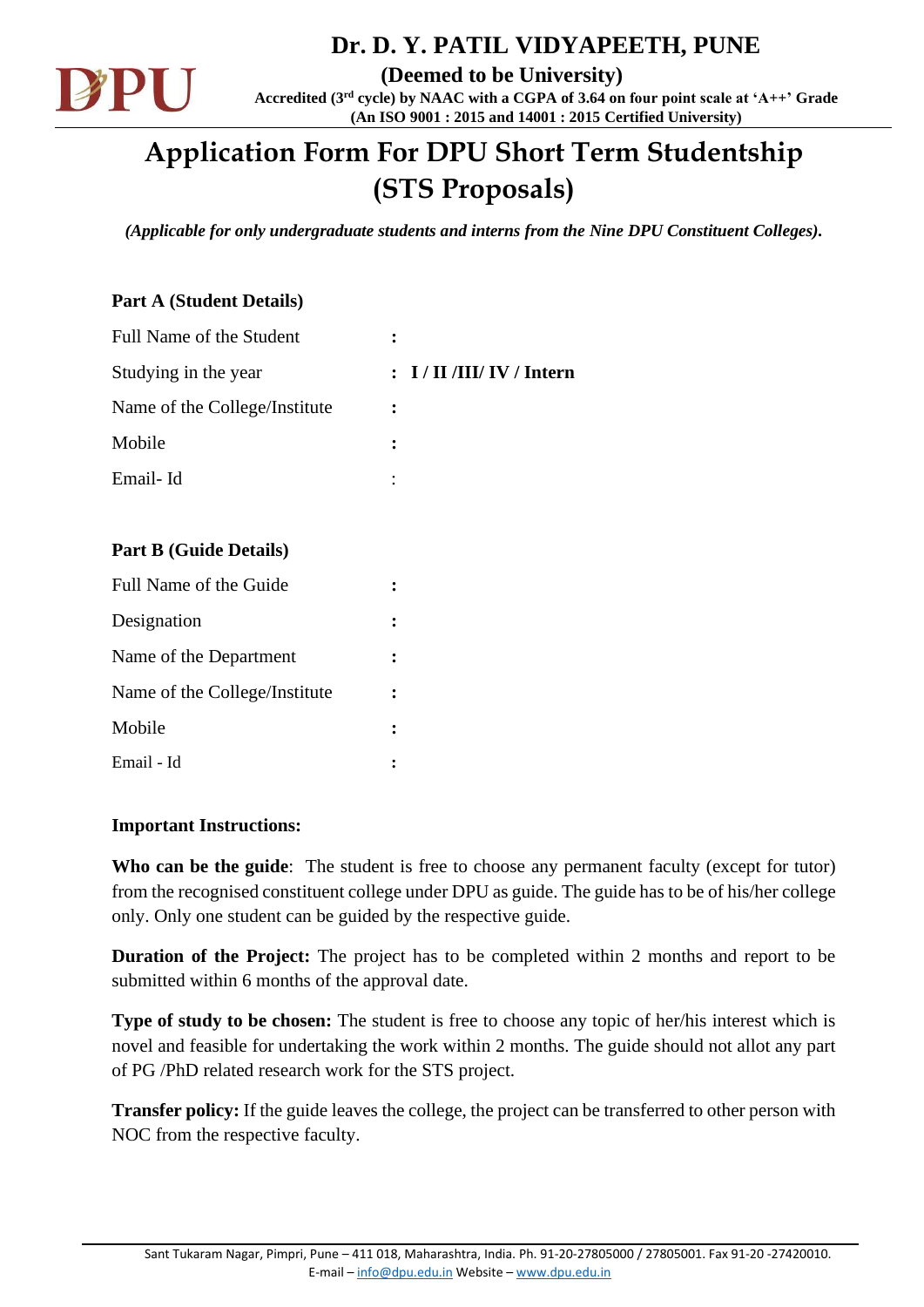

## **Dr. D. Y. PATIL VIDYAPEETH, PUNE**

#### **(Deemed to be University)**

**Accredited (3rd cycle) by NAAC with a CGPA of 3.64 on four point scale at 'A++' Grade (An ISO 9001 : 2015 and 14001 : 2015 Certified University)**

**Release of Studentship**: An amount of Rs. 5,000/- to Rs. 10,000/- will be given to the student after submission of the report. The constituent college should support the student with the available research equipment and infra-structure. The student is also permitted to use the research facility from the other constituent colleges under DPU.

**Plagiarism:** It is the full responsibility of the student and Guide not to indulge in unethical research practices. If caught will be punished for the same.

**Review Process:** The proposal will undergo a review process by the committee appointed at the university and the unbiased decision of the committee will be final. There should not be any kind of influence for any favour.

#### **Part C (Proposal Submission)**

#### *Details of the Proposed STS Proposal*

| 1. Title                                                     |                 |
|--------------------------------------------------------------|-----------------|
| 2. Type of Study                                             |                 |
| 3. Subject Area                                              | ፡               |
| 4. Name of the Department<br>(Where study will be conducted) |                 |
| 5 Name of the College/Institute                              |                 |
| <b>6</b> Research Proposal                                   |                 |
| Title                                                        | $(25-30$ Words) |
| Introduction                                                 | $(300$ Words)   |
| Objectives                                                   | $(100$ Words)   |
| Methodology                                                  | $(800$ Words)   |
| Implications                                                 | $(100$ Words)   |
| References                                                   | $\leq 10$       |

• Attach Scientific Clearance and Ethics Clearance Certificate (if required) .

**(For writing Research Proposal please follow- Times New Roman with font size 12 and 1.5 spacing) The above stated word limit is only a guide and is flexible as per requirements.**